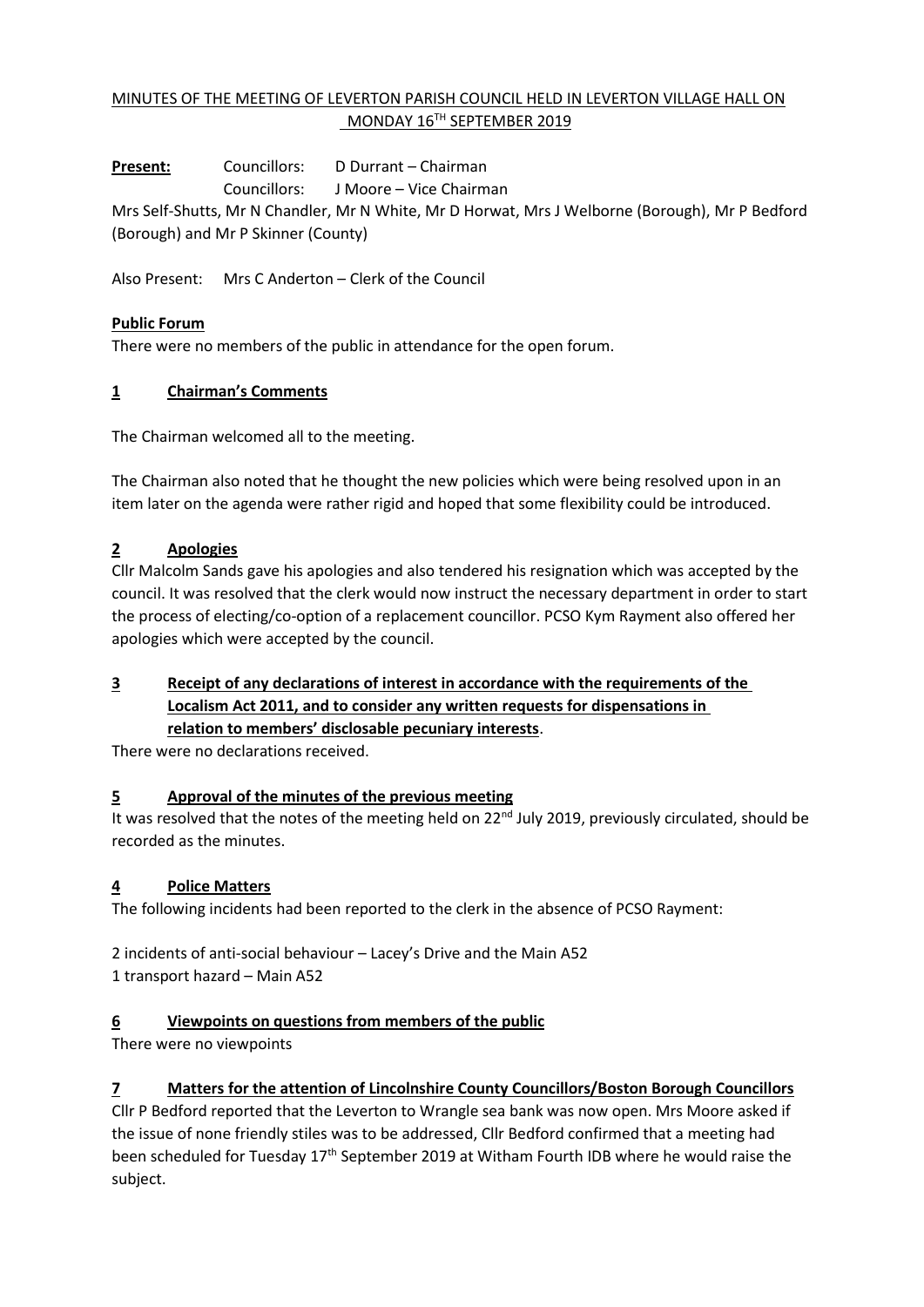Cllr P Skinner reported that he was to undertake a 'Ward walk' on 19<sup>th</sup> November 2019 to take in the full Coastal Ward and requested that any specific parish roads that needed to be inspected be highlighted to him in advance so they could be included in the schedule. He also reported that a Parish Liaison meeting had been scheduled for 28<sup>th</sup> November at Boston Borough Council offices which Chairman, Clerks and one other from each parish could attend.

# **8 Accounts for payment/Finance**

It was resolved to accept the payments as per the BACS statement dated September 2019. Members were given a report from the RFO which updated all on the current financial situation. The bank account balance as at 16<sup>th</sup> September 2019 was £24597.31 with £593.72 bacs payments due to be made after approval at this meeting.

| <b>Date</b> | <b>Description</b>                | <b>Action Required</b>                                                                                                                                                  | Complete | Ongoing |
|-------------|-----------------------------------|-------------------------------------------------------------------------------------------------------------------------------------------------------------------------|----------|---------|
| 22.07.09    | Speeding on Main<br>A52           | To forward the<br>report on the data<br>collated by LRSP to<br>Mrs Tyrell at Ashtree<br>Cottage.                                                                        |          |         |
| 22.07.19    | Leverton Playpark                 | To provide 2 timbers<br>3.4 metres x 150mm<br>x 25mm and a pack<br>of stakes 2in x 2in.                                                                                 |          |         |
| 22.07.19    | Leverton<br><b>Emergency Plan</b> | To liaise with Steve<br>Eaton-Harris,<br><b>Emergency Planning</b><br>Officer @<br>Lincolnshire County<br>council at on the<br>latest version of the<br>Emergency Plan. |          |         |

**9 Report from the minutes of the last meeting/Clerk's report**

# **10 Correspondence received which the Council are invited to resolve upon**

- 1. Boston Borough Council Parish Newsletter July & August 2019 editions
- 2. Lincolnshire County Council Temporary Road Closure Leverton Lacey's Lane 23.09.19 – 25.09.19 between 10pm and 6am for essential maintenance work by Anglian Water/Clancy Docwra
- 3. Emergency Plan updates A drop box link has been created to view, edit and amend details of the Leverton Parish Emergency Plan. The link for this drop box is [https://www.dropbox.com/s/13kw7wsirb5z6ko/Community%20Emergency%20Plan%20vers](https://www.dropbox.com/s/13kw7wsirb5z6ko/Community%20Emergency%20Plan%20version%202%20issue%201.docx?dl=0) [ion%202%20issue%201.docx?dl=0](https://www.dropbox.com/s/13kw7wsirb5z6ko/Community%20Emergency%20Plan%20version%202%20issue%201.docx?dl=0)

# **11 Parish Matters**

It was resolved to adopt the Standing Orders policy which had been circulated to all members It was resolved to adopt the Financial Regulations policy which had been circulated to all members The Chairman stated that in respect of the parish roads the drainage had been inspected at the layby opposite Come Bye on Sheepgate however to date no repairs or maintenance had begun